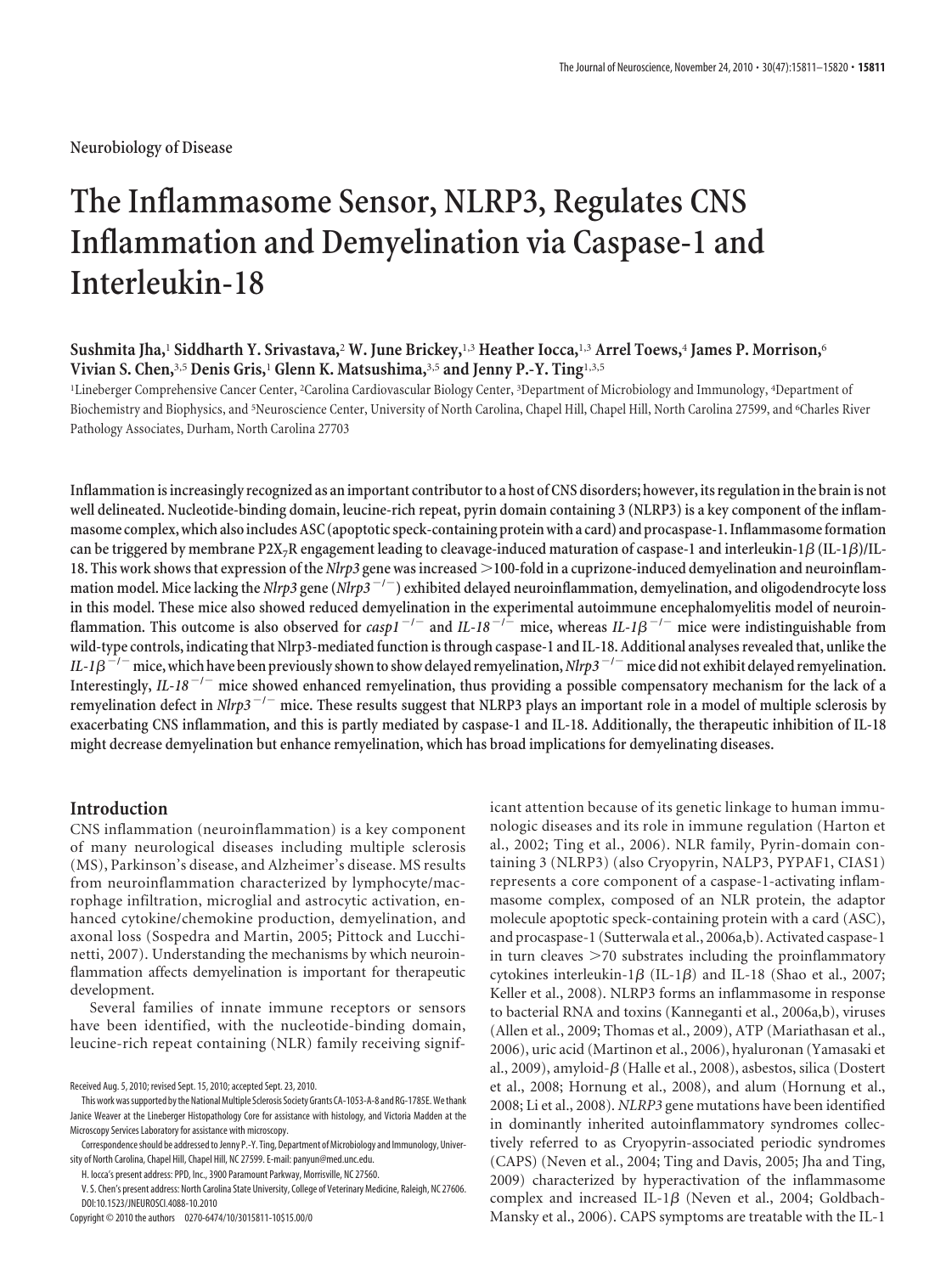receptor antagonist (Rigante et al., 2006). Recently, two studies reported MS-like lesions including periventricular infiltrates and corpus callosum demyelination in CAPS patients, suggesting a possible link between NLRP3 and neuroinflammation and demyelination (Lequerre et al., 2007; Compeyrot-Lacassagne et al., 2009). However, the role of NLRP3 in CNS inflammation and demyelination is not understood.

In this study, we used the cuprizone-induced demyelination model to evaluate the role of NLRP3 in CNS inflammation. This model has several advantages: (1) it exhibits type III and IV MS neuropathology characterized by microglial infiltration and astrogliosis without T-cell infiltrates (Lucchinetti et al., 2000; Liu et al., 2010), (2) it is easily induced by administering cuprizone through the chow, (3) the disease course follows a predictable time course and pathology, and (4) remyelination can be initiated by withdrawing the cuprizone (Matsushima and Morell, 2001). Using the cuprizone model, we studied mice deficient in genes encoding NLRP3 ( $Nlrp3^{-/-}$ ), IL-1 $\beta$  ( $IL-lβ^{-/-}$ ), IL-18 ( $IL-lp$  $18^{-/-}$ ), and caspase-1 (*casp1<sup>-/-</sup>*) as a way to examine the role of the NLRP3 inflammasome complex in CNS inflammation and demyelination *in vivo*. We found a significant role for the NLRP3 inflammasome pathway in the activation of neuroinflammation. In addition, we also describe a role for IL-18 in demyelination and remyelination.

## **Materials and Methods**

Mice. Nlrp3<sup>-/-</sup> mice were provided by Millennium Pharmaceuticals through Drs. Fayaz Sutterwala and Richard Flavell (Yale University, New Haven, CT) and were further backcrossed to C57BL/6 mice for a total of nine generations. *Casp1*<sup>-/-</sup> and *IL-1* $\beta$ <sup>-/-</sup> were kindly provided by Dr. Richard Flavell (Yale University, New Haven, CT) and Dr. David Chaplin (University of Alabama, Birmingham, AL) (Shornick et al., 1996), respectively. C57BL/6 mice [wild type (WT)] were purchased from the National Cancer Institute (Bethesda, MD) and The Jackson Laboratory. *IL-18* -/- breeder mice were purchased from The Jackson Laboratory and bred in-house to generate mice for the cuprizone studies. All mice were 8 –10 weeks of age before the start of treatment. All animal procedures conducted were approved by the Institutional Animal Care and Use Committee of University of North Carolina at Chapel Hill.

*Cuprizone treatment.* Eight- to 10-week-old male mice were fed 0.2% cuprizone [oxalic bis(cyclohexylidenehydrazide)] (Sigma-Aldrich) mixed into ground chow *ad libitum* for 6 weeks to induce progressive demyelination. Untreated control mice were maintained on a diet of normal pellet chow. During cuprizone treatment, mice showed lethargic movement, weight loss (supplemental Fig. 1, available at www.jneurosci. org as supplemental material), ruffled hair, and altered gait as described previously (Arnett et al., 2001; Franco-Pons et al., 2007). For remyelination studies, mice were fed cuprizone mixed into ground chow*ad libitum* for 6 weeks followed by regular chow to allow for remyelination (Arnett et al., 2001).

*Induction of experimental autoimmune encephalomyelitis.* Myelin oligodendrocyte glycoprotein (MOG)-induced experimental autoimmune encephalomyelitis (EAE) using the  $MOG_{35-55}$  peptide was performed as previously described (Zhang et al., 2010). Animals were scored daily by two independent investigators.

*Tissue preparation.* Mice were deeply anesthetized and intracardially perfused with PBS followed by 4% paraformaldehyde (PFA). Brains were removed, postfixed in PFA, and embedded in paraffin. Coronal sections  $(5 \mu m)$  were cut at the fornix region of the corpus callosum. All analyses were restricted to the midline corpus callosum as described previously (Arnett et al., 2001). Some analyses were also performed lateral to the midline to confirm results at the midline.

*Staining.* To examine demyelination, paraffin sections were rehydrated through a graded series of alcohol washes and stained with Luxol fast blue–periodic acid/Schiff base (LFB-PAS) (Sigma-Aldrich) as described previously (Arnett et al., 2002). Sections were read by three

blinded readers and graded on a scale from 0 (complete myelination) to 3 (complete demyelination). Higher scores indicate greater pathology. For the detection of microglia/macrophages, tissue sections were rehydrated and permeabilized with 0.1% Triton/PBS for 20 min at room temperature (RT) and then incubated with *Ricinus communis* agglutinin-1 (RCA-1) lectin (1:500; Vector) at 37°C for 1 h. Only RCA-1<sup>+</sup> cells with observable 4,6-diamidino-2-phenylindole (DAPI)-stained nuclei were included in the quantification.

*Immunohistochemistry.* Immunohistochemistry was performed on 5  $\mu$ m paraffin embedded sections that were deparaffinized and rehydrated through alcohols as described previously (Arnett et al., 2002). For the detection of mature oligodendrocytes, the sections were processed by boiling in antigen unmasking solution (1:100; Vector) for 13 min in a microwave. These sections were permeabilized with 0.1% Triton/PBS for 20 min and incubated with 2% normal goat serum (NGS) in 0.1% Triton/PBS for 20 min at RT. Subsequently, the sections were incubated with rabbit anti-mouse polyclonal antibody, anti-glutathione *S*-transferase  $\pi$  subunit (GST $\pi$ ) (1:500; Assay Designs), at 4°C overnight. Sections were then washed in PBS and incubated with the appropriate biotinylated antibody against primary antibody (1:100; Vector) and Texas Red-conjugated avidin (1:500; Vector). To detect astrocytes, sections were incubated with 5% NGS in 0.1% Triton/PBS for 20 min at RT. Subsequently, the sections were washed and incubated with rabbit anticow monoclonal antibody to glial fibrillary acidic protein (GFAP) (1:100; Dako) and goat anti-rabbit fluorescein-conjugated secondary antibody (1:100; Vector). To detect microglia, sections were processed by boiling in antigen unmasking solution (1:100; Vector) for 13 min in a microwave. These sections were permeabilized with 0.1% Triton/PBS for 10 min at RT. Subsequently, the sections were washed and incubated with goat anti-mouse polyclonal antibody to ionized calcium binding adaptor molecule-1 (Iba-1) (1:100; Abcam) and rabbit anti-goat biotinconjugated secondary antibody (1:500; Vector). After PBS washes, the sections were incubated with Alexa 594-conjugated avidin (1:500; Invitrogen) for 1 h at RT. For the detection of 2',3'-cyclic nucleotide phosphodiesterase (CNPase), the sections were processed by boiling in antigen unmasking solution (1:100; Vector) for 13 min in a microwave. These sections were permeabilized with 0.1% Triton/PBS for 20 min and incubated with 5% NGS in 0.1% Triton/PBS for 20 min at RT. Subsequently, the sections were incubated with chicken polyclonal antibody to CNPase (1:500; Millipore Bioscience Research Reagents) at RT for 1 h. Sections were then washed in PBS and incubated with rabbit polyclonal to chicken IgY biotin (1:500; Abcam) for 1 h at RT. After PBS washes, the sections were incubated with Alexa 594-conjugated avidin (1:500; Invitrogen) for 1 h at RT. Immunopositive cells with an observable DAPIstained nucleus were counted blindly twice. Cell counts are averages of at least 9 and up to 14 mice per time point.

*Terminal deoxynucleotidyl transferase-mediated biotinylated UTP nick end labeling.* To identify apoptotic cells in the brain, the terminal deoxynucleotidyl transferase-mediated biotinylated UTP nick end labeling (TUNEL) assay was used. Briefly,  $5 \mu m$  paraffin embedded sections were rehydrated and permeabilized as described previously. TUNEL was performed using the *in situ* cell death detection kit (Roche). For the colocalization of TUNEL with GST $\pi$ <sup>+</sup> or RCA<sup>+</sup> cells, sections were stained for  $GST\pi$  or RCA before TUNEL staining.

*Imaging.* All cell counts were taken from the midline of the corpus callosum, confined to an area of 0.033 mm<sup>2</sup> taken with a 50 $\times$  oilimmersion objective. An Olympus BX-40 microscope with camera (Optronics Engineering) and Scion Image acquisition software was used for taking images.

*Reverse transcription-PCR and quantitative real-time reverse transcription-PCR.* Total RNA was isolated from a dissected region of the brain containing the corpus callosum of wild-type and  $Nlrp3^{-/-}$  mice at several points during and after cuprizone treatment. RNA isolation was performed using Trizol reagent (Invitrogen) under RNase-free conditions.

*Protein analysis.* Total protein was extracted from the forebrains of cuprizone-treated and untreated control C57BL/6 mice. Briefly, corpus callosi were homogenized on ice in 600  $\mu$ l of radioimmunoprecipitation assay buffer containing protease inhibitors. The homogenate was centri-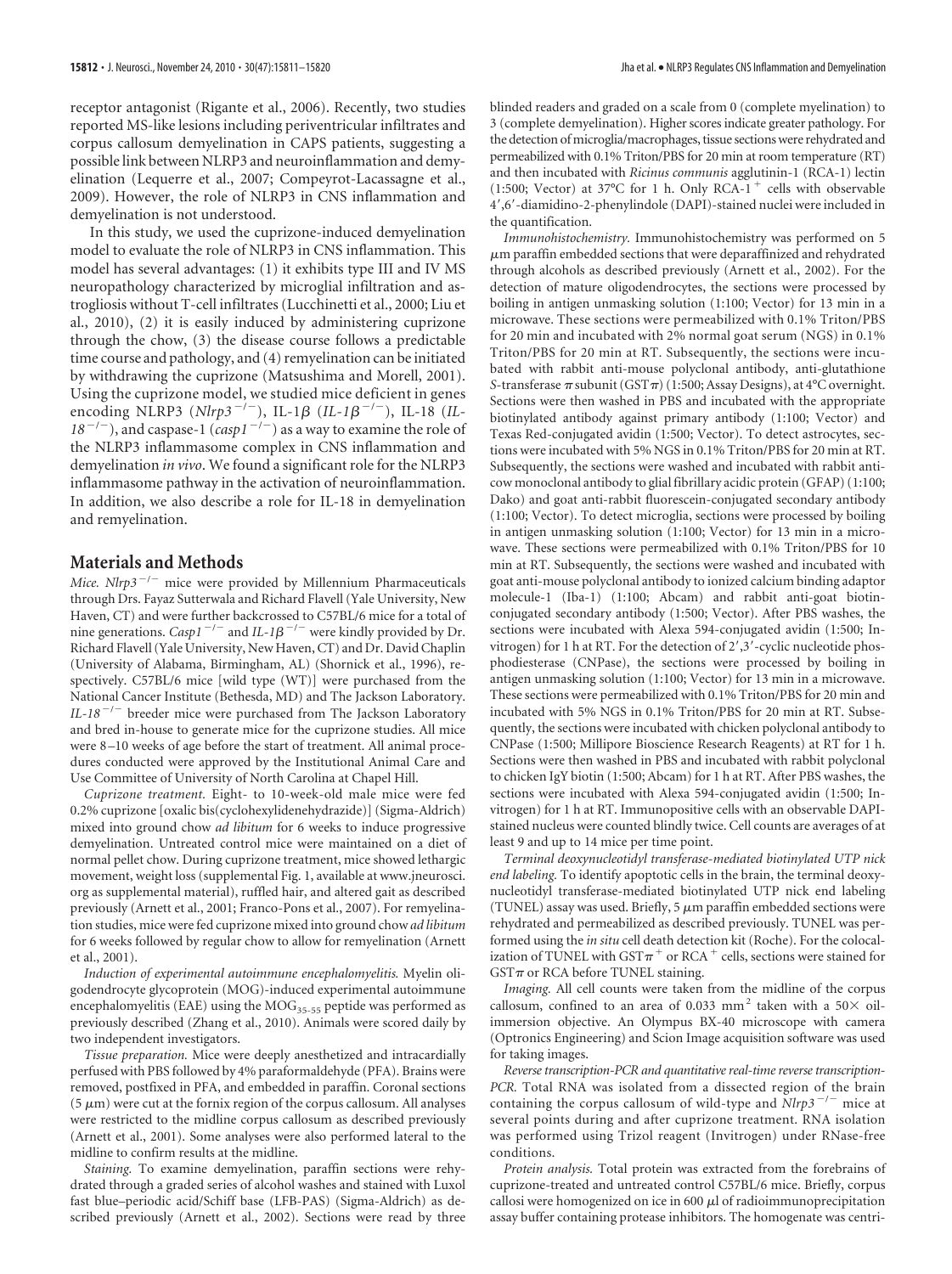

Figure 1. Increases in NLRP3 expression coincide with peak disease symptoms in the cuprizone model. *a*, Nlrp3 mRNA increases during cuprizone-induced demyelination. Nlrp3 transcript was detected by real-time quantitative PCR and the quantity at 0 week was set to 1. Nlrp3 mRNA increased progressively reaching a maximum of  $\sim$ 120-fold after 5 weeks of cuprizone treatment concurrent with microglia/macrophage recruitment. *b*, Increase in IL-1*ß* release is concurrent with the increase in *NIrp3* expression during demyelination. IL-1 $\beta$  release was measured by ELISA. c, Microglial recruitment to the corpus callosum was reduced in Nlrp3 -/- mice. Microglia were detected by RCA lectin staining (red). DAPI was used to label nuclei (blue). *d*, Astrogliosis was reduced in *Nlrp3*  $^{-/-}$  mice. GFAP (green) was used to detect astrocyte accumulation in the corpus callosum. The inset shows isotype control for GFAP antibody. RCA  $^+$  or GFAP  $^+$  cells with an observable DAPI-stained nucleus were counted blindly twice. Cell counts are averages of between 9 and 14 mice per time point.*e*, Microglial infiltration was quantitated and found to be significantly reduced in *Nlrp3*  $^{-/-}$  *m*ice (white bars) during demyelination (  $\rho=0.02$  at 3 weeks,  $\rho=0.05$  at 3.5 weeks,  $\rho=0.01$  at 4 weeks).  $f$ , Astrocyte accumulation was quantitated and found to be significantly reduced in *Nlrp3*  $^{-/-}$  *m*ice during demyelination  $($   $\rho =$  0.03 at 3 weeks,  $\rho =$  0.001 at 4 weeks).  $\bm{g}$ , Microglial recruitment to the corpus callosum was reduced in *NIrp3*  $^{-/-}$ mice. Microglia were detected by Iba1 staining (red). DAPI was used to label nuclei (blue). *h*, Microglial infiltration in Figure 1g was quantitated and found to be significantly reduced in *Nlrp3*  $^{-/-}$  mice (white bars) (  $p = 0.014$  at 3.5 weeks). In **e**, *f*, and *h*,  $*_p$  < 0.05,  $*_p$  < 0.01,  $_{**p}$  < 0.005;  $n = 9$  – 14. Error bars indicate SEM. Representative images for 9 – 14 mice per time point are shown.

fuged at  $10,000 \times g$  for 15 min at 4°C. Supernatants were used for additional analyses. Protein concentrations were determined using a Coomassie (Bradford) protein assay kit (Pierce). IL-1 $\beta$  levels were determined by ELISA (optiEIA ELISA; BD Biosciences). Tumor necrosis factor- $\alpha$  (TNF- $\alpha$ ) levels were determined by ELISA (optiEIA ELISA; BD Biosciences).

*Statistical analysis.* Data are expressed as mean  $\pm$  SEM. Unpaired Student's *t* tests were used to statistically evaluate significant differences. Differences were considered statistically significant if  $p < 0.05$ .

#### **Results**

## *Nlrp3* **expression is increased in the cuprizone model of demyelination**

*Nlrp3* transcript expression in the CNS of cuprizone-treated C57BL/6 mice was examined by real-time quantitative PCR amplification. *Nlrp3* expression was found to increase progressively to  $>120$ -fold by the 4 week time point of a course of cuprizone-induced demyelination (Fig. 1*a*). This increase coincided with the peak of inflammatory cell infiltration, demyelination, and mature oligodendrocyte death. Protein lysates from corpus callosi of cuprizone-treated  $N l r p 3^{-1/2}$  and control mouse brains analyzed by IL-1 $\beta$  ELISA showed a similar increase in IL-1 $\beta$  protein as *Nlrp3* mRNA, supporting a functional increase in NLRP3 activity (Fig. 1*b*). This corroborates results from a previous study that quantified the number of IL-1 $\beta^+$  cells during cuprizone-induced demyelination and remyelination (Mason et al., 2001). Baseline cytokine levels were similar in  $Nlrp3^{-/-}$  and control mouse brains as measured by IL-1 $\beta$  and TNF- $\alpha$ ELISA (supplemental Fig. 2, available at www.jneurosci.org as supplemental material). The lack of a difference in IL-1 $\beta$ levels between *Nlrp3<sup>-/-</sup>* and control mice is not surprising as this has been reported previously by others (Mayer-Barber et al., 2010). Many proteases can cleave pro-IL- $1\beta$ , such as by Fas ligand (Miwa et al., 1998), human mast cell chymase (Omoto et al., 2006), trypsin and plasmin (Matsushima et al., 1986), proteinase 3 (Coeshott et al., 1999), neutrophil elastase (Black et al., 1988), cathepsin G (Hazuda et al., 1990), and matrix metalloproteinases (Schönbeck et al., 1998). However, the use of  $IL-1\beta$ <sup>-/-</sup> mice indicates that this cytokine is not a determining factor in the demyelination phase of the cuprizone model, which supports a previous publication (Mason et al., 2001). A lack of a difference in TNF- $\alpha$  is typical of NLRP3deficient mice (Mariathasan et al., 2006; Sutterwala et al., 2006a).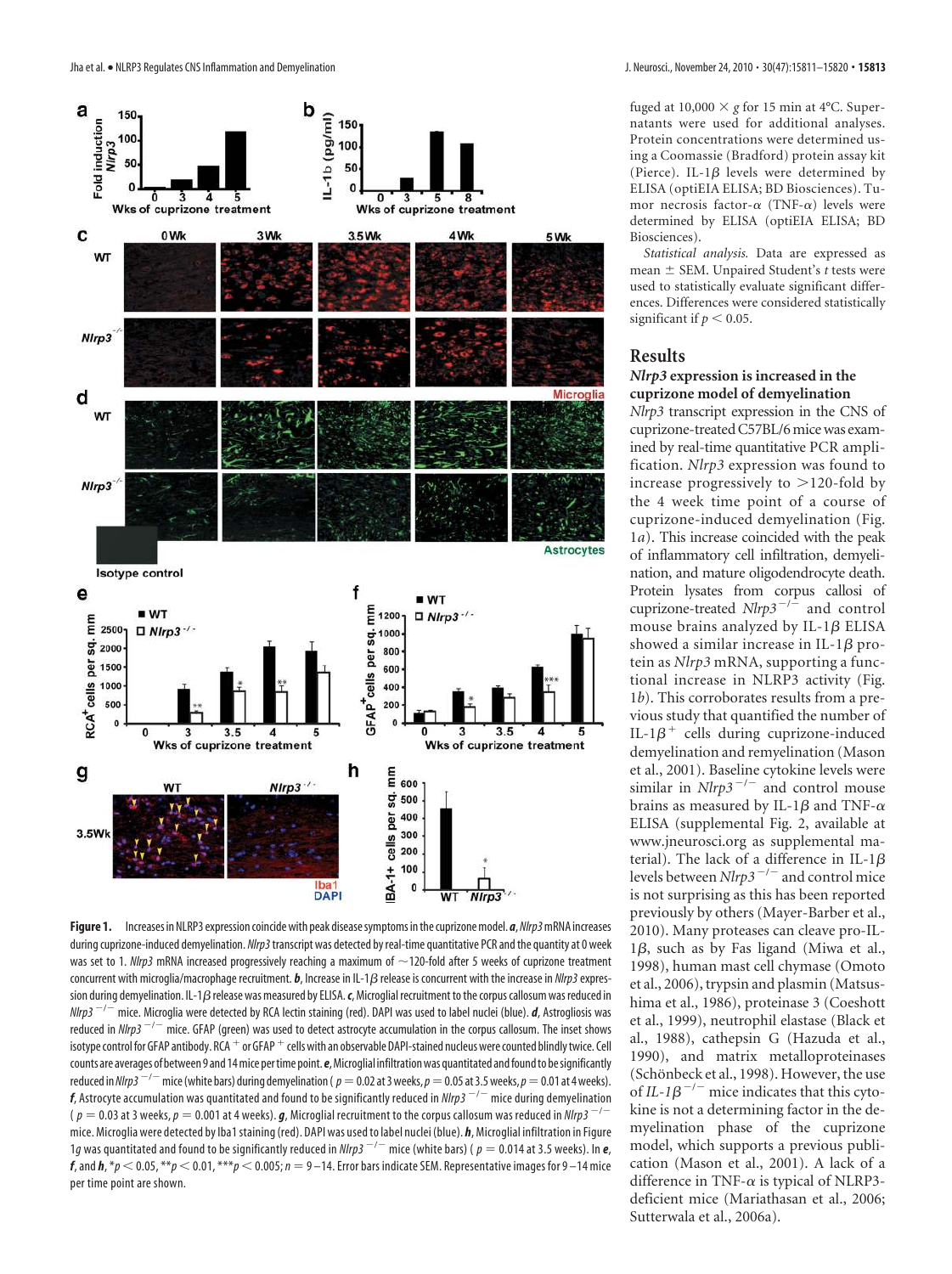#### **Recruitment of microglia and astrocytes is delayed in**  $N$ *lrp*3<sup> $-/-$ </sup> mice

To explore whether NLRP3 has a role during cuprizone-induced inflammation, we used mice lacking the *Nlrp3* gene. WT and *Nlrp3* -/- mice showed similar reduction in weight during the course of cuprizone treatment (supplemental Fig. 1, available at www.jneurosci.org as supplemental material). We first examined whether deletion of this gene in mice had an effect on microglial accumulation and astrogliosis (Fig. 1*c–f*). Microglia are resident immune cells of the CNS (Hanisch and Kettenmann, 2007). Activated microglia can phagocytose cellular debris, present antigens to T-cells, and release cytokines and chemokines (Hanisch and Kettenmann, 2007; Napoli and Neumann, 2009). Activated microglia and astrocytes perform several overlapping roles during neuroinflammation (Dong and Benveniste, 2001). Microglial populations at the corpus callosum were identified by RCA-1 lectin (Fig. 1*c*) and Iba-1 staining (Fig. 1*g*). Astroglial populations at the corpus callosum were identified by GFAP staining (Fig. 1*d*). Untreated, age-matched (0 week)  $N l r p 3^{-/-}$  mice and C57BL/6 (WT) controls showed no difference in the quantitation of microglia and astrocytes at the corpus callosum (Fig. 1*c– h*). A histological representation of these data is shown in Figure 1, *c*, *d*, and *g*. Quantitation is shown in Figure 1, *e*, *f*, and *h*. At 3, 3.5, and 4 weeks of cuprizone treatment, there was a progressive and significant  $(p = 0.02 \text{ at } 3 \text{ weeks}, p = 0.05 \text{ at } 3.5)$ weeks,  $p = 0.01$  at 4 weeks) reduction in microglial infiltration in *Nlrp3<sup>-/-</sup>* mice relative to WT controls as measured by RCA staining (Fig. 1*e*). Similarly, there was a progressive and statistically significant reduction in astrogliosis in the  $Nlrp3^{-/-}$  mice at weeks 3 and 4 of cuprizone treatment (Fig. 1*f*) ( $p = 0.03$  at 3 weeks,  $p = 0.001$  at 4 weeks). These results indicate that NLRP3 enhances microglia accumulation and astrogliosis in the affected tissues. After 5 weeks of cuprizone

treatment, microglial accumulation and astrogliosis between *Nlrp3* -/- and C57BL/6 control animals were similar (Fig. 1*e*,*f*). This is consistent with other studies of the cuprizone model wherein the removal of inflammatory genes has not affected neuropathology after this time point (Arnett et al., 2001; Mason et al., 2001). As an additional assessment of microglial cells, Iba-1 staining at 3.5 weeks of cuprizone treatment showed a similar reduction in microglial infiltration as RCA in *Nlrp3* -/- mice relative to WT controls (Fig. 1*h*) ( $p = 0.014$  at 3.5 weeks). In addition to the midline corpus callosum, microglial infiltration and astrogliosis were also studied in two separate fields lateral to the midline corpus callosum as outlined by gray boxes in the schematic in



**Figure 2.** Microglial infiltration and astrogliosis in NIrp3<sup>-/-</sup> are delayed in regions lateral to the midline corpus callosum relative to control WT mice after 3 weeks of cuprizone-induced demyelination. *a*, Microglial infiltration and astrogliosis were also studied in two separate fields on the left-hand side (LHS) and right-hand side (RHS), respectively, lateral to the midline corpus callosum as outlined by gray boxes in the schematic. *b*, Microglial recruitment on the LHS to the midline corpus callosum was reduced in *Nlrp3* <sup>-/-</sup> mice. **c**, Microglial infiltration on the LHS was quantitated and found to be significantly reduced in *Nlrp3* <sup>-/-</sup> mice (white bars) during demyelination ( $p = 0.0008$  at 3 weeks). *d*, Astrogliosis on the LHS to the midline corpus callosum was reduced in *Nlrp3*  $^{-/-}$  mice. **e**, Astrogliosis was quantified on the LHS and was reduced in *Nlrp3*  $^{-/-}$  mice (  $p = 0.028$  at 3 weeks). *f*, Microglial recruitment on the RHS to the midline corpus callosum was reduced inNlrp3 -/- mice. *g*, Microglial infiltration on the your symmetry and the stream of the significantly reduced in *Nlrp3*  $^{-/-}$  mice (white bars) during demyelination (  $p = 0.036$  at 3 weeks). **h**, Astrogliosis on the LHS to the midline corpus callosum was reduced in *Nlrp3 - <sup>- -</sup>* mice. **i**, Astrogliosis was quantified on the LHS and was reduced in *Nlrp3*  $^{-/-}$  mice (  $p = 0.05$  at 3 weeks). Microglia were detected by RCA lectin staining (red). DAPI was nuclei and nuclei (blue). GFAP (green) was used to detect astrocyte accumulation in the corpus callosum. RCA <sup>+</sup> or GFAP <sup>+</sup> cells with an observable DAPI stained nucleus were counted blindly twice. There was no statistically significant difference within genotypes on the LHS or RHS that would suggest any laterality. Cell counts are averages of between four and six mice per time point.  $* p < 0.05$ ,  $** p < 0.005$ . Error bars indicate SEM.

Figure 2*a*. Both microglial infiltration and astrogliosis were significantly reduced in *Nlrp3<sup>-/-</sup>* mice compared with C57BL/6 controls, similar to the reduction observed at the midline corpus callosum (Fig. 2*b–i*).

**Demyelination is delayed in cuprizone-treated** *Nlrp3* **/ mice** A second component of the cuprizone model that is relevant to human diseases is the demyelination process. To assess whether NLRP3 plays a role in demyelination and in the loss of mature oligodendrocytes, *Nlrp3* -/- mice along with age-matched WT control mice were treated with cuprizone for 3, 3.5, 4, and 5 weeks. Representative scoring of the extent of demyelination as measured by LFB-PAS staining is shown in Figure 3*a*. Slides were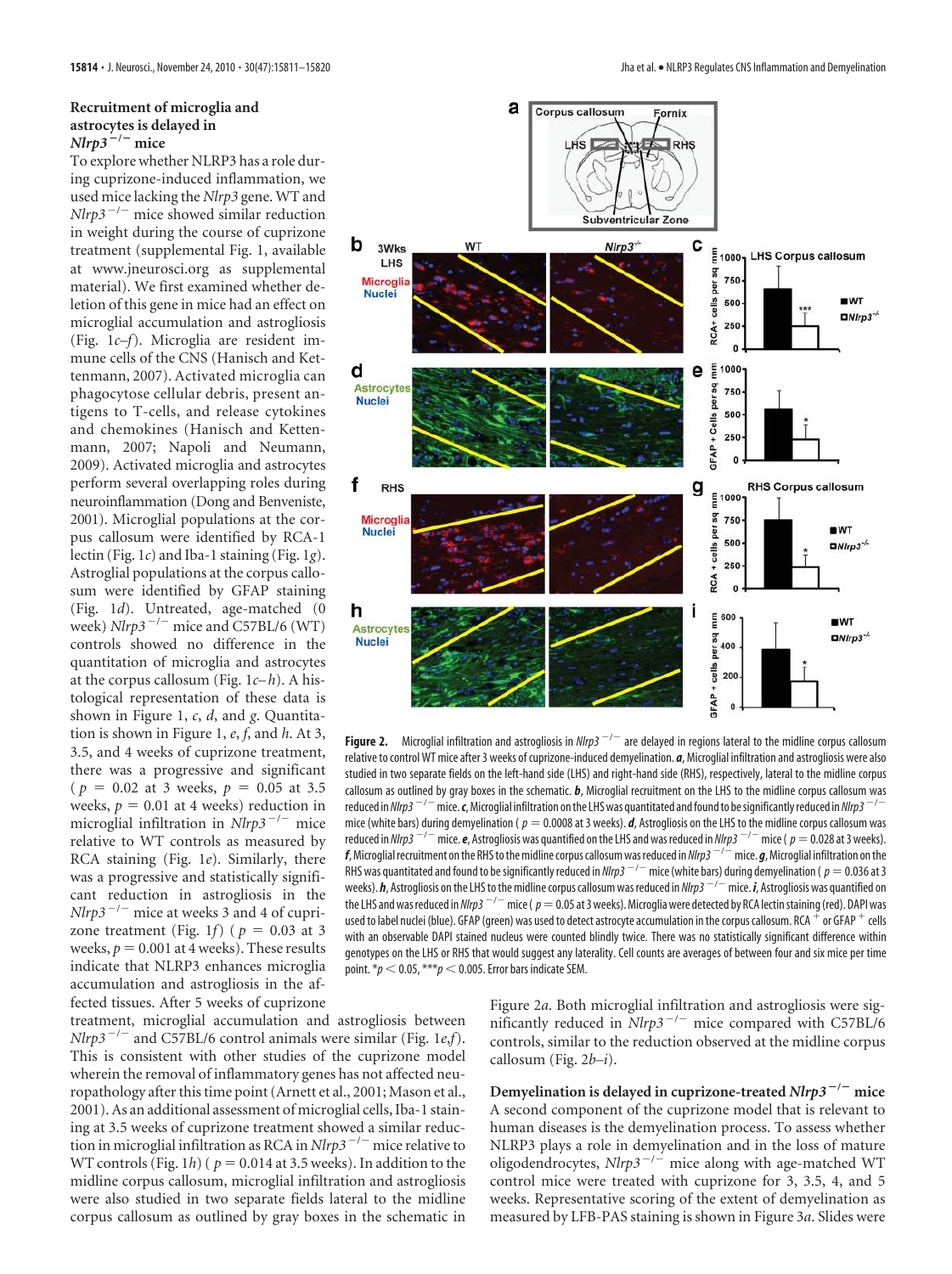

**Figure 3.** NLRP3 exacerbates demyelination in the corpus callosum during cuprizone-induced demyelination and experimental autoimmune encephalomyelitis. *a*, The schematic depicts the scale for scoring of demyelination. Each slide was scored by three independent blinded readers on a score of 0 (no demyelination) to 3 (complete demyelination). All scores are restricted to the midline corpus callosum (boxed area). *b*, Nlrp3 -/- mice (open circles) show delayed demyelination compared with WT controls (filled circles). Demyelination was quantitated by LFB-PAS staining. Each circle represents the averaged observed LFB score from three readers for one mouse. The mean value of each data set is depicted by a red line ( $p = 0.003$  at 3 weeks,  $p = 0.012$  at 3.5 weeks,  $p = 0.025$  at 4 weeks). **c**, Clinical scores for EAE showed significantly reduced disease in *Nlrp3* <sup>-/-</sup> mice relative to WT controls. *d*, CNPase staining of paraffin-embedded 5  $\mu$ m spinal cord sections from NIrp3  $^{-/-}$  and WT control mice during EAE showed delayed loss of myelin in  $Nlrp3^{-/-}$  mice.  $/p < 0.05$ ,  $***p < 0.005$ . Error bars indicate SEM.

read by three blinded readers on a scale of 0 (no demyelination) to 3 (complete demyelination). WT mice showed significant demyelination initiating at the 3 week time point and continuing to the end of the study at the 5 week time point (Fig. 3*b*). *Nlrp3*<sup> $-/-$ </sup> mice showed a significant delay in demyelination at the 3, 3.5, and 4 week time points when compared with WT controls (Fig. 3*b*) ( $p = 0.003$  at 3 weeks,  $p = 0.012$  at 3.5 weeks,  $p = 0.025$  at 4 weeks). To assess whether the role of NLRP3 in exacerbating demyelination disease severity and demyelination is found in another disease model, we used EAE, a model of T-cell-mediated demyelination for multiple sclerosis. At the 3 week time point, *Nlrp3<sup>-/-</sup>* mice showed significantly reduced disease scores (Fig. 3*c*) and retained more myelin as determined by the CNPase stain for myelin (Fig. 3*d*) when compared with wild-type controls. A more comprehensive study of this gene in EAE is beyond the scope of this report and will be reported elsewhere.

LFB is a screening assay for myelin that requires additional verification with more specific stains such as  $GST\pi$ , a marker of the mature oligodendrocyte population. Before cuprizone treatment (0 week),  $N l r p 3^{-1}$  mice and WT controls showed no difference in mature oligodendrocyte populations at the corpus callosum as shown in Figure 4*a*. After 3, 3.5, and 4 weeks of cuprizone treatment, the reduction of mature oligodendrocytes was attenuated in *Nlrp3* -/- mice relative to C57BL/6 controls. A quantitation of the composite data is shown in Figure  $4b$  ( $p =$ 0.004 at 3 weeks,  $p = 0.02$  at 3.5 weeks, and  $p = 0.002$  at 4 weeks). After 5 weeks of cuprizone treatment,  $Nlrp3^{-/-}$  and WT control mice showed no difference in demyelination and mature oligodendrocyte depletion (Figs. 3*b*, 4*a*,*b*). Together, these

data indicate that NLRP3 delays demyelination but does not obviate this process, suggesting the existence of other compensatory mechanisms. This is consistent with studies of other inflammatory genes in the cuprizone model (Arnett et al., 2001, 2002; Mason et al., 2001; Plant et al., 2007). A TUNEL assay was used to assess differences in cell death after 3 weeks of cuprizone-induced demyelination.  $Nlrp3^{-1/2}$  mice showed relatively less apoptotic cells compared with C57BL/6 controls at the midline corpus callosum (Fig. 4*c*, inset). These apoptotic cells were identified as mature oligodendrocytes by colocalization with the oligodendrocyte marker  $GST\pi$  (Fig. 4*c*). Double staining for apoptotic TUNEL cells with the microglial marker RCA showed that microglia were not undergoing apoptosis (Fig. 4*d*) as described previously (Arnett et al., 2001). As an additional analysis of oligodendrocytes and myelination, a CNPase stain was performed and showed similar results as the LFB and  $GST\pi$  data (Fig. 4*e*).

#### **Demyelination, mature oligodendrocyte death, astrogliosis, and microglial infiltration during cuprizone-induced** demyelination are independent of IL-1 $\beta$ The above results indicate the importance of NLRP3 in pathology associated with the cuprizone model; hence we examined

the role of an inflammasome end product (i.e., IL-1 $\beta$ ) in this model. A previous study of  $IL-1\beta^{-/-}$  mice showed delayed remyelination but no difference in demyelination in the cuprizone model, although this latter issue was only peripherally addressed in that report (Mason et al., 2001). To elaborate on these results, we performed a more extensive analysis of cuprizone-induced demyelination in  $IL-1\beta^{-/-}$  mice.  $IL-1\beta^{-/-}$  mice showed no difference in demyelination (Fig. 5*a*) ( $p = 0.07$  at 3 weeks,  $p = 0.55$ at 4 weeks), loss of  $GST\pi^+$  mature oligodendrocyte (Fig. 5*b*) ( $p = 0.29$  at 3 weeks,  $p = 0.16$  at 4 weeks), accumulation of microglia (Fig. 5*c*) ( $p = 0.56$  at 3 weeks,  $p = 0.15$  at 4 weeks) or astrogliosis (Fig. 5*d*) ( $p = 0.80$  at 3 weeks,  $p = 0.26$  at 4 weeks) during demyelination. This indicates that all of the measured neuropathology observed in the cuprizone model is IL-1 $\beta$  independent.

## **Cuprizone-induced microglial accumulation, astrogliosis, and demyelination are partially dependent on caspase-1**

NLRP3 is required for the processing of caspase-1, which in turn cleaves pro-IL-1 $\beta$  and IL-18 to their mature active forms (Sutterwala et al., 2006b). To establish whether NLRP3-dependent CNS inflammation and demyelination are caspase-1 dependent, we studied *casp1*<sup>-/-</sup> mice. *Casp1*<sup>-/-</sup> mice showed a statistically significant difference when compared with WT controls, in the extent of demyelination as measured by LFB (Fig.  $6a$ ) ( $p = 0.02$  at 3 weeks,  $p = 0.07$  at 4 weeks) and in the number of mature oligodendrocyte as detected by GST $\pi$  immunostaining ( $p =$ 0.001 at 3 weeks,  $p = 0.45$  at 4 weeks, and  $p = 0.39$  at 5 weeks) after cuprizone treatment (Fig.  $6b$ ). *Casp1*<sup>-/-</sup> mice also showed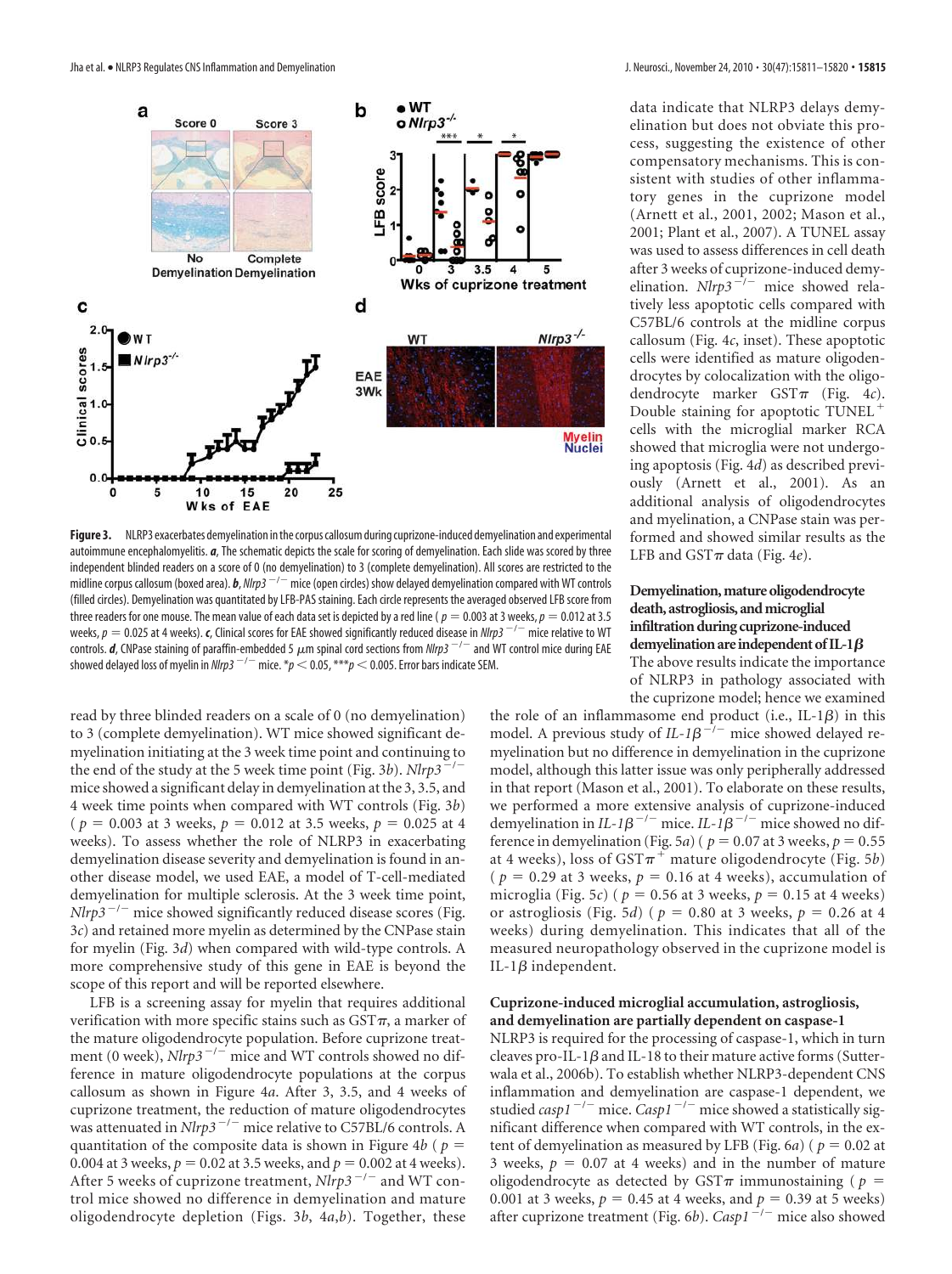delayed microglial infiltration ( $p = 0.008$ ) at 3 weeks,  $p = 0.05$  at 4 weeks, and  $p =$ 0.19 at 5 weeks) and astrogliosis ( $p = 0.02$ at 3 weeks,  $p = 0.01$  at 4 weeks, and  $p =$ 0.37 at 5 weeks) when compared with WT controls (Fig. 6*c*,*d*, respectively). These results suggest that the phenotype of  $\frac{c^{3}}{2}$   $\frac{c^{5}}{100}$  mice is similar to mice deficient in the *Nlrp3* gene.

#### **Demyelination, mature oligodendrocyte death, astrogliosis, and microglial infiltration during cuprizone-induced demyelination are IL-18 dependent**

IL-18 is one of the several caspase-1 cleavage substrates and since demyelination is IL-1 $\beta$  independent, we assessed its role as a candidate effector. To identify an effector molecule for caspase-1-induced demyelination in the cuprizone model, we used IL-18-deficient (*IL-18<sup>-/-</sup>*) mice. Microglial infiltration, astrogliosis, mature oligodendrocyte (ODG) depletion, and demyelination were studied as described previously. *IL-18<sup>-/-</sup>* and WT controls showed delayed demyelination (Fig. 7*a*) ( $p = 0.04$  at 3 weeks) and mature oligodendrocyte depletion after 3 weeks of cuprizone treatment (Fig. 7*b*) ( $p = 0.00023$ at 3 weeks). *IL-18<sup>-/-</sup>* mice showed significantly reduced microglial infiltration (Fig. 7*c*) ( $p = 0.019$  at 3 weeks) and astrogliosis (Fig. 7*d*) ( $p = 0.004$  at 3 weeks). These results indicate that IL-18 exacerbates demyelination and cellular infiltration in the cuprizone model and can partially attribute to the  $Nlrp3^{-/-}$  phenotype.

#### **Remyelination in the cuprizone model is IL-18 dependent**

Regulation of oligodendrogenesis by progenitors is a potential therapeutic intervention for the functional loss after demyelination in MS. Previous studies in the cuprizone model have shown that remyelination is dramatically reduced in *IL-* $1\beta^{-/-}$  mice (Mason et al., 2001); thus, we investigated whether NLRP3 via its regulation of IL-1 $\beta$  processing may regulate oligodendrogenesis and remyelination.

To assess the role of NLRP3 in remyelination, *Nlrp3<sup>-/-</sup>* mice along with age-matched C57BL/6 control (WT) mice were treated with cuprizone for 6 weeks and then returned to regular chow to allow for remyelination. Surprisingly, at 8, 10, and 12 weeks of this regimen when remyelination was allowed to occur for 2, 4, and 6 weeks, there was no difference in mature ODG repopulation (Fig. 8*b*) ( $p = 0.99$  at 8 weeks,  $p = 0.74$  at 10 weeks, and  $p = 0.56$  at 12 weeks) and myelin staining (Fig. 8*a*) ( $p = 0.99$ at 8 weeks,  $p = 0.36$  at 10 weeks, and  $p = 0.89$  at 12 weeks) of the corpus callosum in *Nlrp3* -/- mice relative to C57BL/6 controls. This suggests that remyelination does not appear to be influenced by the absence of *Nlrp3*. However, a more in-depth investigation showed that  $IL-18^{-/-}$  mice exhibited a faster remyelination as



**Figure 4.** NLRP3 exacerbates mature oligodendrocyte depletion in the corpus callosum during cuprizone-induced demyelination. *a*, Mature myelinating oligodendrocytes in the corpus callosum were increased during cuprizone treatment of WT and nearly, the as identified with GST  $\pi$  staining (red). DAPI was used to label nuclei (blue). The inset shows isotype control. *b*,  $\frac{dP}{dt}$  in the assignment of the inset shows isotype control. *b*, nleps -/- mice tendenced man to the canning (corporate the loss of mature oligodendrocytes compared with WT controls (black bars)<br>Nlrp3 -<sup>/-</sup> mice (white bar) show a significant delay in the loss of mature oligodendrocytes ( $p = 0.004$  at 3 weeks,  $p = 0.02$  at 3.5 weeks, and  $p = 0.002$  at 4 weeks). Mature oligodendrocyte depletion was quantitated by counting GST  $\pi$  + cells that colocalized with a DAPI-positive nucleus. Each image was scored twice in a blind manner. Average counts with SE are depicted here.*c*, During demyelination, oligodendrocytes undergo apoptosis and are depleted from the corpus callosum. Mature oligodendrocytes undergoing apoptosis were detected by TUNEL (indicated by yellow arrows). The inset shows annot microscopy of the set of the set of the showed relatively less TUNEL<sup>+</sup> cells compared with WT control mice. *d*, TUNEL<sup>+</sup> cells. *Nlrp3*<sup>-/-</sup> mice showed relatively less TUNEL<sup>+</sup> cells compared with WT control mic cells are not microglia. Double staining for microglia by RCA and apoptotic cells (yellow arrows) by TUNEL showed no colocalization. e, CNPase staining of paraffin-embedded 5  $\mu$ m brain sections from *NIrp3*  $^{-/-}$  and WT control mice during demyelination shows delayed loss of myelin in the corpus callosum of Nlrp3 -/- mice. Representative images for 9 –14 mice per time point are shown. In *b* and  $d$ ,  $p < 0.05$ ,  $***p < 0.005$ . Error bars indicate SEM.

measured by LFB-PAS staining (Fig. 8*c*) ( $p = 0.00015$  at 8 weeks,  $p = 0.014$  at 10 weeks) and CNPase staining (Fig. 8*d*) for myelin. These results reveal a previously unknown detrimental role for IL-18 in remyelination that requires more in-depth analysis that is beyond this report. We hypothesize that this harmful role of IL-18 during remyelination might negate the beneficial role of IL-1 $\beta$  described in the literature. This provides a feasible explanation for why  $N l r p 3^{-/-}$  mice that lack both cytokines do not show a difference from wild-type controls.

## **Discussion**

The NLR genes, particularly those associated with the inflammasome function, have secured much interest as sensors of PAMPs (pathogen-associated molecular patterns) as well as DAMPs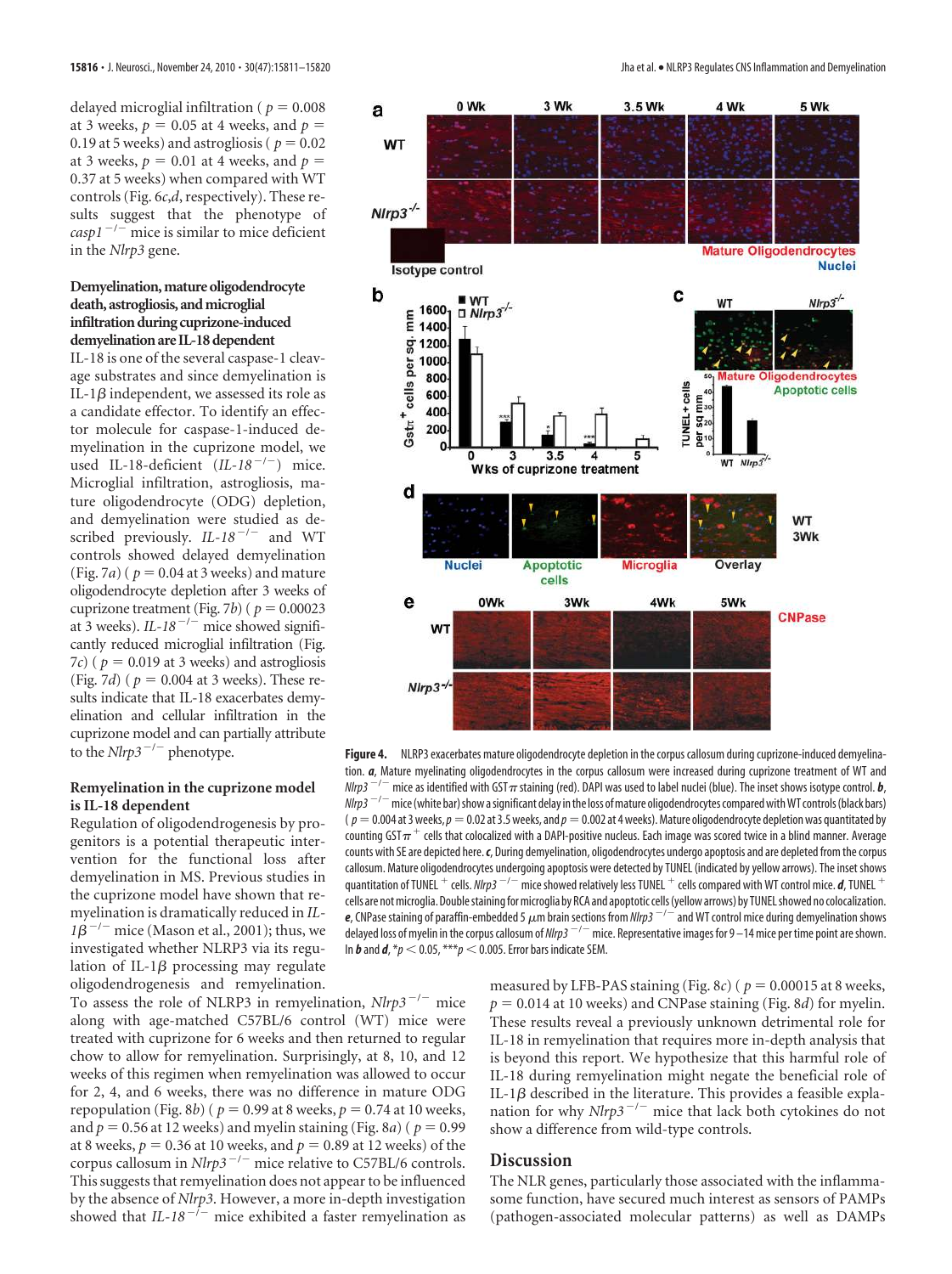

**Figure 5.** IL-1 $\beta$  does not appear to be required in demyelination, astrogliosis, microglial infiltration, and mature oligodendrocyte depletion. *a*, IL-1 -/- mice exhibit no difference in demyelination. Each circle represents the averaged observed LFB score from three readers for one mouse. Demyelination was quantitated by LFB-PAS staining.  $IL \cdot 1B^{-/-}$  mice (open circles) show no difference in demyelination compared with WT controls (filled circles) ( $p = 0.07$ at 3 weeks,  $p = 0.55$  at 4 weeks). **b**,  $1L-1\beta^{-/-}$  mice (white bars) exhibit no difference in mature oligodendrocyte number compared with age-matched WT controls (black bars) ( $p =$ 0.29 at 3 weeks,  $p =$  0.16 at 4 weeks). Mature oligodendrocytes were measured by the GST  $\pi$  + stain at the corpus callosum. *c, IL-1* $\beta$  *<sup>-/-</sup> m*ice (white bars) exhibit no difference in microglial infiltration compared with age-matched WT controls (black bars) ( $p = 0.56$  at 3 weeks,  $p =$ minimum compared that age increased by RCA + staining at the corpus callosum after 3 and 0.15 at 4 weeks). Microglia were measured by RCA + staining at the corpus callosum after 3 and 4 weeks of cuprizone treatment. *d, IL-1* $\beta$  $^{-/-}$  *m*ice (white bars) exhibit no difference in astrogliosis when compared with age-matched WT controls (black bars) ( $p = 0.80$  at 3 weeks,  $p = 0$ 0.26 at 4 weeks). Astrocytes were measured by the GFAP stain at the corpus callosum after 3 and 4 weeks of cuprizone treatment. GFAP was used to detect astrocyte accumulation in the corpus callosum. RCA or GFAP cells with an observable DAPI-stained nucleus were counted blindly twice. Cell counts for *b– d* are averages of between 6 and 10 mice per time point. Error bars indicate SEM.



Figure 6. Roles of caspase-1 in demyelination, mature oligodendrocyte depletion, microglial infiltration, and astrogliosis. *a*,Casp1 -/- (open circles) and age-matched WT mice (filled circles) exhibit a difference in the extent of demyelination ( $p = 0.02$  at 3 weeks,  $p = 0.07$  at 4 weeks). **b**, Casp1<sup>-/-</sup> mice (white bars) and age-matched WT controls (black bars) exhibit a difference in mature oligodendrocyte number ( $p = 0.001$  at 3 weeks,  $p = 0.45$  at 4 weeks, and  $p = 0.39$  at 5 weeks).  $c$ , Casp1<sup>-/-</sup> mice (white bars) exhibit reduced microglial infiltration at the corpus callosum when compared with age-matched WT controls (black bars) ( $p = 0.008$  at  $3$  weeks,  $p = 0.05$  at 4 weeks, and  $p = 0.19$  at 5 weeks). *d*, Casp1<sup>-/-</sup> mice (white bars) exhibit reduced astrogliosis at the corpus callosum when compared with age-matched WT controls (black bars) (  $p = 0.02$  at 3 weeks,  $p = 0.01$  at 4 weeks, and  $p = 0.37$  at 5 weeks). Demyelination was quantitated by LFB-PAS staining, mature oligodendrocyte by GST $\pi$ , microglia by RCA, and astrocytes by GFAP staining as described in Figure 3. \* $p<$  0.05, \*\* $p<$  0.01, \*\*\* $p<$  0.005. Error bars indicate SEM. Cell counts for *b– d* are averages of between 6 and 12 mice per time point.



**Figure 7.** IL-18 exacerbates demyelination, mature oligodendrocyte depletion, microglial<br>infiltration and astrogliosis **a-d.** Compared with WI controls (filled circles or bars), U-18<sup>-/-</sup> infiltration, and astrogliosis.  $a-d$ , Compared with WT controls (filled circles or bars), *IL-18* mice (open circles or bars) showed reduced demyelination as determined by LFB ( $p = 0.04$  at  $3$  weeks) (**a**), delayed mature oligodendrocyte depletion as determined by GST  $\pi^+$  cells (  $\rho =$  $0.00023$  at 3 weeks) (b), reduced microglial infiltration (RCA  $^+$  cells) (  $p = 0.019$  at 3 weeks) (*c*), and reduced astrogliosis (GFAP <sup>+</sup> cells) at the corpus callosum (  $p = 0.004$  at 3 weeks) (*d*).  $*p$  < 0.05,  $***p$  < 0.005. Error bars indicate SEM. Cell counts for  $b-d$  are the averages of six to eight mice per time point.

(damage-associated molecular patterns); however, their roles in CNS inflammatory disorders have not been extensively studied (Mariathasan et al., 2006; Martinon et al., 2006; Willingham et al., 2007). In this report, we provide evidence that NLRP3 has a role in regulating neuroinflammation and demyelination in a mouse model of cuprizone-induced demyelination. However, the outcome is much more complex than anticipated. We found that one of the end products of the inflammasome, namely IL-1 $\beta$ , has no role in any of the pathologic events that were investigated. Another inflammasome end product, IL-18, was found to exacerbate demyelination and inflammation. Conventional inflammasome components including NLRP3, caspase-1, and IL-18 exacerbated inflammatory readouts such as microglial accumulation and astrogliosis, whereas NLRP3, caspase-1, and IL-18 enhanced demyelination and accelerated the loss of mature oligodendrocytes. These data reveal a novel and important role for NLRP3 that has not been appreciated previously.

NLRP3 is known for its classic role in the formation of a multiprotein complex with ASC and procaspase-1 that is critical for caspase-1 cleavage and maturation, which in turn is important for the processing of pro-IL-1 $\beta$ /IL-18 to mature IL-1 $\beta$ /IL-18. In the CNS, IL-1 $\beta$  is released primarily by microglia and macrophages (Mason et al., 2001). IL-1 $\beta$  promotes leukocyte infiltration by inducing expression of many cytokines, chemokines, and adhesion molecules (Shaftel et al., 2007). The release of IL-1 $\beta$  also mobilizes neutrophils and other immune cells to aid in resolving infections and promoting wound healing. Chronic release of IL-1 $\beta$  is detrimental as it can contribute to skin rashes, inflammatory arthritis, and systemic fever (Goldbach-Mansky et al., 2006). For this reason, IL-1 $\beta$  production is tightly regulated at the levels of transcription, translation, and release. Previous studies examining the role of IL-1 $\beta$  in neuroinflammation have not yielded consistent findings. IL-1 $\beta$  levels in the CSF of MS patients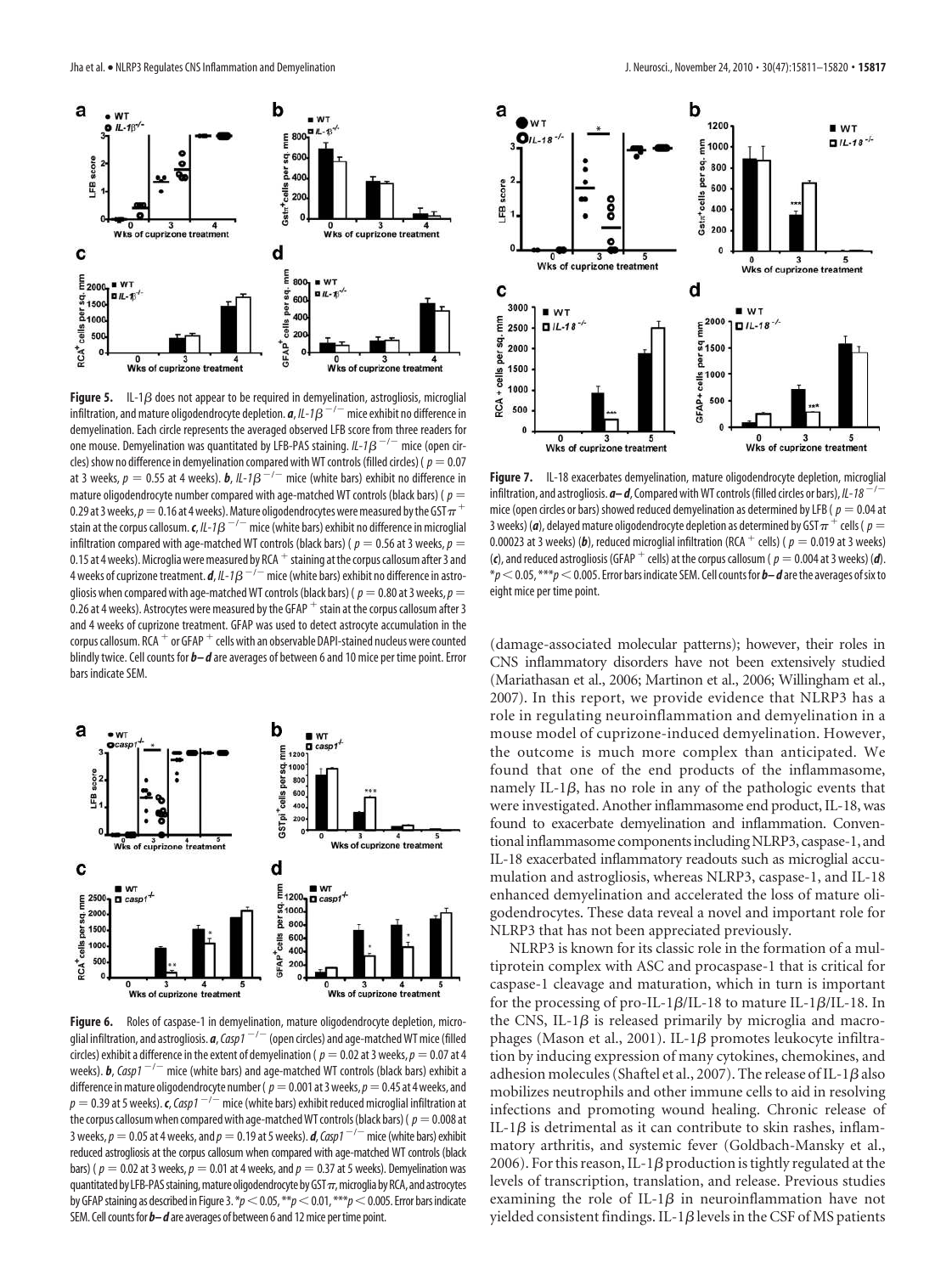correlate with disease susceptibility, severity, and progression (Kantarci et al., 2000; de Jong et al., 2002). IL-1 $\beta$  immunoreactivity has been found in activated microglia and macrophages during EAE in rats (Bauer et al., 1993). Treatment with either sIL-1R (soluble IL-1 receptor) or IL-1Ra (IL-1 receptor antagonist) reduces clinical signs of EAE in rats (Jacobs et al., 1991; Badovinac et al., 1998). IL-1 $\beta$  is cytotoxic to mature oligodendrocytes both *in vivo* and *in vitro*, while stimulating proliferation of both microglia and astrocytes (Takahashi et al., 2003). However, *IL-* $1\beta^{-/-}$  mice also display delayed remyelination, indicating a reparative role of IL-1 $\beta$  (Mason et al., 2001). Our study of  $IL-1\beta^{-/-}$  mice in the cuprizone model showed no differences in demyelination, microglial infiltration, astrogliosis, or mature oligodendrocyte death after 0, 3, and 4 weeks of cuprizone treatment. This indicates that the demyelination observed in the cuprizone model is IL-1 $\beta$  independent even though IL-1 $\beta$  levels increase concurrent with inflammatory cell infiltration during demyelination (Mason et al., 2001).

Since  $IL-1\beta^{-/-}$  and WT control mice showed no difference in demyelination, we explored the role of caspase-1 in demyelination. Caspase-1 has been implicated

in both human and mouse neuroinflammation. Caspase-1 levels are significantly increased in peripheral blood mononuclear cells from MS patients (Huang et al., 2004). Moreover, caspase-1 is known to contribute to the pathology of EAE (Furlan et al., 1999; Ahmed et al., 2002). Our studies with *casp1<sup>-/-</sup>* mice showed delayed microglial infiltration, astrogliosis, a reduction in mature oligodendrocyte depletion, and a decrease in demyelination. This suggests a caspase-1/NLRP3-dependent but IL-1 $\beta$ -independent mechanism that leads to increased demyelination and the loss of mature oligodendrocytes. Several studies have shown that caspase-1 has numerous targets besides IL-1 $\beta$  and IL-18, with upward of 70 substrates (Shao et al., 2007; Keller et al., 2008). It is likely that the activation of these other substrates is responsible for the role of NLRP3 and caspase-1 in demyelination.

An alternate cytokine that might explain our data is IL-18. IL-18 is an 18 kDa member of the IL-1 family of cytokines. IL-18 is produced by several immune and nonimmune cells including monocytes, splenocytes, keratinocytes, microglia, macrophages, and astrocytes (Conti et al., 1999; Prinz and Hanisch, 1999; Sugama et al., 2002). In the CNS, IL-18 induces microglial production of proinflammatory cytokines such as IL-1 $\beta$  and TNF $\alpha$ and MMPs (matrix metalloproteinases). Extravasation of PMNs (polymorphonuclear leukocytes) and monocytes/macrophages is amplified by IL-18-dependent upregulation of ICAM-1 (intercellular adhesion molecule-1) on endothelial cells. IL-18 levels are elevated in demyelinating cerebral lesions of MS patients (Balashov et al., 1999; Losy and Niezgoda, 2001; Nicoletti et al., 2001). Moreover, expression of IL-18 and its receptor on oligodendrocytes is greater in brain tissue from patients with active MS than in patients with silent MS or from neuropathologically normal subjects (Cannella and Raine, 2004). In EAE, a murine model



**Figure 8.** Overall remyelination in the cuprizone model is unaffected by NLRP3 but inhibited by IL-18. *a*, *NIrp3*<sup>-/-</sup> (open circles) and WT mice (filled circles) show no difference in remyelination during the course of cuprizone treatment ( $p = 0.99$  at 8 weeks,  $p = 0.36$  at 10 weeks,  $p = 0.89$  at 12 weeks).  $b$ ,  $Nlp3^{-/-}$  (white bars) and WT (black bars) mice show no difference in mature oligodendrocyte repopulation during remyelination ( $p = 0.99$  at 8 weeks,  $p = 0.74$  at 10 weeks,  $p = 0.56$  at 12 weeks). c, IL-18<sup>-/-</sup> (open circles) and WT mice (filled circles) show enhanced remyelination during the course of cuprizone treatment ( p = 0.00015 at 8 weeks, *p* = 0.014 at 10 weeks). *d*, *IL-18* <sup>-/-</sup> mice show enhanced remyelination by CNPase staining compared ( *p* = 0.00015 at 8 weeks, *p* = 0.014 at 10 weeks). *d*, *IL-18* <sup>-/-</sup> mice show enhance with WT mice.  $**p < 0.01$ ,  $***p < 0.005$ . Error bars indicate SEM.

of MS in which the induction of MBP (myelin basic protein) specific CD4<sup>+</sup> T-cells secreting cytokines, particularly IFN- $\gamma$  and TNF- $\alpha$ , results in limb paralysis, elevated IL-18 mRNA is seen in the CNS of EAE rats at onset and during the disease (Jander and Stoll, 1998; Wildbaum et al., 1998). However, EAE studies with mice deficient in IL-18 (*IL-18<sup>-/-</sup>*) have not always been consistent. Whereas Shi et al. (2000) reported that *IL-18<sup>-/-</sup>* mice are resistant to EAE, Gutcher et al. (2006) reported that *IL-18<sup>-/-</sup>* mice are susceptible to EAE but IL-18 receptor  $\alpha$ -deficient mice  $(IL-18R\alpha^{-1})$  are resistant to EAE indicating the role of a ligand other than IL-18 acting via IL-18R $\alpha$  to cause EAE. In our hands, *IL-18<sup>-/-</sup>* mice replicated the data obtained with  $Nlrp3^{-/-}$  mice at the 3 week time point of demyelination. IL-18-deficient mice showed delayed demyelination, indicating an exacerbatory role for IL-18 in demyelination. In addition, IL-18-deficient mice show enhanced remyelination, suggesting a role for IL-18 in inhibiting remyelination.

These results show that the neuroinflammatory component of the disease model is mediated by an NLRP3-, caspase-1-, and IL-18-dependent pathway. However, remyelination is NLRP3 independent and IL-18 dependent. Thus, the positive effects of IL-1 $\beta$  and the negative effects of IL-18 on remyelination might negate each other in  $Nlrp3^{-/-}$  mice. Such a possibility is not without precedence. For example, another study has found that IL-18 negated the febrile effect associated with IL-1 $\beta$  (Gatti et al., 2002). In summary, the role of IL-18 in exacerbating neuroinflammation along with its inhibitory role in remyelination indicate that inhibition of IL-18 may prove to be a valuable therapeutic approach for demyelinating diseases such as MS. This finding has broad implications for inflammation in other acute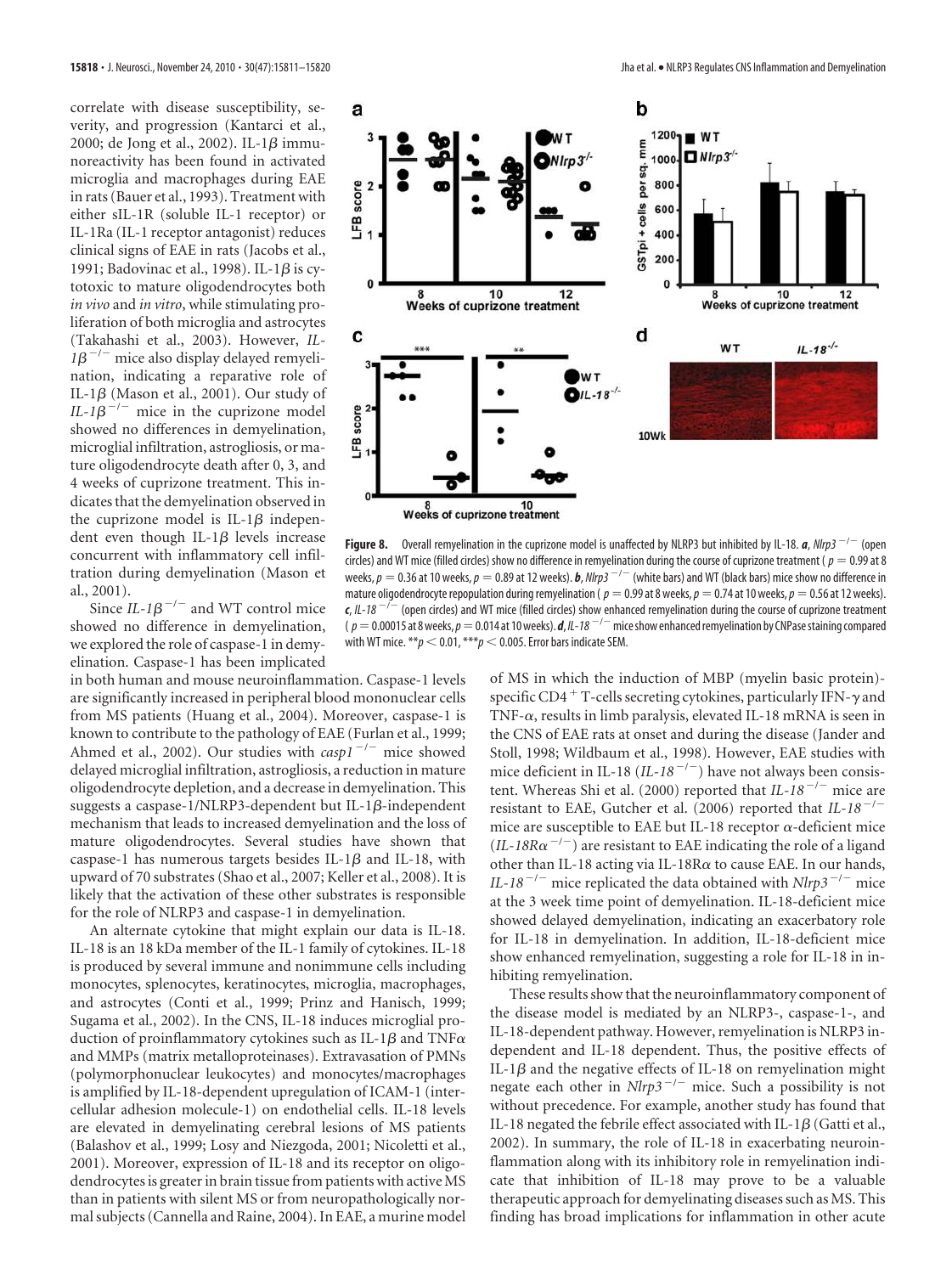and chronic neuroinflammatory diseases, including stroke and Alzheimer's disease.

## **References**

- Ahmed Z, Doward AI, Pryce G, Taylor DL, Pocock JM, Leonard JP, Baker D, Cuzner ML (2002) A role for caspase-1 and -3 in the pathology of experimental allergic encephalomyelitis: inflammation versus degeneration. Am J Pathol 161:1577–1586.
- Allen IC, Scull MA, Moore CB, Holl EK, McElvania-TeKippe E, Taxman DJ, Guthrie EH, Pickles RJ, Ting JP (2009) The NLRP3 inflammasome mediates in vivo innate immunity to influenza A virus through recognition of viral RNA. Immunity 30:556 –565.
- Arnett HA, Mason J, Marino M, Suzuki K, Matsushima GK, Ting JP (2001) TNF alpha promotes proliferation of oligodendrocyte progenitors and remyelination. Nat Neurosci 4:1116 –1122.
- Arnett HA, Hellendall RP, Matsushima GK, Suzuki K, Laubach VE, Sherman P, Ting JP (2002) The protective role of nitric oxide in a neurotoxicantinduced demyelinating model. J Immunol 168:427– 433.
- Badovinac V, Mostarica-Stojković M, Dinarello CA, Stosić-Grujicić S (1998) Interleukin-1 receptor antagonist suppresses experimental autoimmune encephalomyelitis (EAE) in rats by influencing the activation and proliferation of encephalitogenic cells. J Neuroimmunol 85:87–95.
- Balashov KE, Rottman JB, Weiner HL, Hancock WW (1999) CCR5<sup>+</sup> and  $CXCR3$ <sup>+</sup> T cells are increased in multiple sclerosis and their ligands MIP-1 $\alpha$  and IP-10 are expressed in demyelinating brain lesions. Proc Natl Acad Sci U S A 96:6873– 6878.
- Bauer J, Berkenbosch F, Van Dam AM, Dijkstra CD (1993) Demonstration of interleukin-1 beta in Lewis rat brain during experimental allergic encephalomyelitis by immunocytochemistry at the light and ultrastructural level. J Neuroimmunol 48:13–21.
- Black RA, Kronheim SR, Cantrell M, Deeley MC, March CJ, Prickett KS, Wignall J, Conlon PJ, Cosman D, Hopp TP (1988) Generation of biologically active interleukin-1 beta by proteolytic cleavage of the inactive precursor. J Biol Chem 263:9437–9442.
- Cannella B, Raine CS (2004) Multiple sclerosis: cytokine receptors on oligodendrocytes predict innate regulation. Ann Neurol 55:46 –57.
- Coeshott C, Ohnemus C, Pilyavskaya A, Ross S, Wieczorek M, Kroona H, Leimer AH, Cheronis J (1999) Converting enzyme-independent release of tumor necrosis factor alpha and IL-1 $\beta$  from a stimulated human monocytic cell line in the presence of activated neutrophils or purified proteinase 3. Proc Natl Acad Sci U S A 96:6261– 6266.
- Compeyrot-Lacassagne S, Tran TA, Guillaume-Czitrom S, Marie I, Koné-Paut I (2009) Brain multiple sclerosis-like lesions in a patient with Muckle-Wells syndrome. Rheumatology (Oxford) 48:1618 –1619.
- Conti B, Park LC, Calingasan NY, Kim Y, Kim H, Bae Y, Gibson GE, Joh TH (1999) Cultures of astrocytes and microglia express interleukin 18. Brain Res Mol Brain Res 67:46 –52.
- de Jong BA, Huizinga TW, Bollen EL, Uitdehaag BM, Bosma GP, van Buchem MA, Remarque EJ, Burgmans AC, Kalkers NF, Polman CH, Westendorp RG (2002) Production of IL-1beta and IL-1Ra as risk factors for susceptibility and progression of relapse-onset multiple sclerosis. J Neuroimmunol 126:172–179.
- Dong Y, Benveniste EN (2001) Immune function of astrocytes. Glia 36:180 –190.
- Dostert C, Pétrilli V, Van Bruggen R, Steele C, Mossman BT, Tschopp J (2008) Innate immune activation through Nalp3 inflammasome sensing of asbestos and silica. Science 320:674 – 677.
- Franco-Pons N, Torrente M, Colomina MT, Vilella E (2007) Behavioral deficits in the cuprizone-induced murine model of demyelination/remyelination. Toxicol Lett 169:205–213.
- Furlan R, Martino G, Galbiati F, Poliani PL, Smiroldo S, Bergami A, Desina G, Comi G, Flavell R, Su MS, Adorini L (1999) Caspase-1 regulates the inflammatory process leading to autoimmune demyelination. J Immunol 163:2403–2409.
- Gatti S, Beck J, Fantuzzi G, Bartfai T, Dinarello CA (2002) Effect of interleukin-18 on mouse core body temperature. Am J Physiol Regul Integr Comp Physiol 282:R702–R709.
- Goldbach-Mansky R, Dailey NJ, Canna SW, Gelabert A, Jones J, Rubin BI, Kim HJ, Brewer C, Zalewski C, Wiggs E, Hill S, Turner ML, Karp BI, Aksentijevich I, Pucino F, Penzak SR, Haverkamp MH, Stein L, Adams BS, Moore TL, et al. (2006) Neonatal-onset multisystem inflammatory

disease responsive to interleukin-1beta inhibition. N Engl J Med 355:581–592.

- Gutcher I, Urich E, Wolter K, Prinz M, Becher B (2006) Interleukin 18 independent engagement of interleukin 18 receptor-alpha is required for autoimmune inflammation. Nat Immunol 7:946 –953.
- Halle A, Hornung V, Petzold GC, Stewart CR, Monks BG, Reinheckel T, Fitzgerald KA, Latz E, Moore KJ, Golenbock DT (2008) The NALP3 inflammasome is involved in the innate immune response to amyloidbeta. Nat Immunol 9:857– 865.
- Hanisch UK, Kettenmann H (2007) Microglia: active sensor and versatile effector cells in the normal and pathologic brain. Nat Neurosci 10:1387–1394.
- Harton JA, Linhoff MW, Zhang J, Ting JP (2002) Cutting edge: CATERPILLER: a large family of mammalian genes containing CARD, pyrin, nucleotidebinding, and leucine-rich repeat domains. J Immunol 169:4088–4093.
- Hazuda DJ, Strickler J, Kueppers F, Simon PL, Young PR (1990) Processing of precursor interleukin 1 beta and inflammatory disease. J Biol Chem 265:6318 – 6322.
- Hornung V, Bauernfeind F, Halle A, Samstad EO, Kono H, Rock KL, Fitzgerald KA, Latz E (2008) Silica crystals and aluminum salts activate the NALP3 inflammasome through phagosomal destabilization. Nat Immunol 9:847– 856.
- Huang WX, Huang P, Hillert J (2004) Increased expression of caspase-1 and interleukin-18 in peripheral blood mononuclear cells in patients with multiple sclerosis. Mult Scler 10:482– 487.
- Jacobs CA, Baker PE, Roux ER, Picha KS, Toivola B, Waugh S, Kennedy MK (1991) Experimental autoimmune encephalomyelitis is exacerbated by IL-1 $\alpha$  and suppressed by soluble IL-1 receptor. J Immunol 146:2983–2989.
- Jander S, Stoll G (1998) Differential induction of interleukin-12, interleukin-18, and interleukin-1beta converting enzyme mRNA in experimental autoimmune encephalomyelitis of the Lewis rat. J Neuroimmunol 91:93–99.
- Jha S, Ting JP (2009) Inflammasome-associated nucleotide-binding domain, leucine-rich repeat proteins and inflammatory diseases. J Immunol 183:7623–7629.
- Kanneganti TD, Ozören N, Body-Malapel M, Amer A, Park JH, Franchi L, Whitfield J, Barchet W, Colonna M, Vandenabeele P, Bertin J, Coyle A, Grant EP, Akira S, Núñez G (2006a) Bacterial RNA and small antiviral compounds activate caspase-1 through cryopyrin/Nalp3. Nature 440:233–236.
- Kanneganti TD, Body-Malapel M, Amer A, Park JH, Whitfield J, Franchi L, Taraporewala ZF, Miller D, Patton JT, Inohara N, Núñez G (2006b) Critical role for Cryopyrin/Nalp3 in activation of caspase-1 in response to viral infection and double-stranded RNA. J Biol Chem 281:36560 –36568.
- Kantarci OH, Atkinson EJ, Hebrink DD, McMurray CT, Weinshenker BG (2000) Association of two variants in IL-1beta and IL-1 receptor antagonist genes with multiple sclerosis. J Neuroimmunol 106:220 –227.
- Keller M, Rüegg A, Werner S, Beer HD (2008) Active caspase-1 is a regulator of unconventional protein secretion. Cell 132:818 – 831.
- Lequerre T, Vittecoq O, Saugier-Veber P, Goldenberg A, Patoz P, Frebourg T, Le Loet X (2007) A cryopyrin-associated periodic syndrome with joint destruction. Rheumatology (Oxford) 46:709 –714.
- Li H, Willingham SB, Ting JP, Re F (2008) Cutting edge: inflammasome activation by alum and alum's adjuvant effect are mediated by NLRP3. J Immunol 181:17–21.
- Liu L, Belkadi A, Darnall L, Hu T, Drescher C, Cotleur AC, Padovani-Claudio D, He T, Choi K, Lane TE, Miller RH, Ransohoff RM (2010) CXCR2 positive neutrophils are essential for cuprizone-induced demyelination: relevance to multiple sclerosis. Nat Neurosci 13:319 –326.
- Losy J, Niezgoda A (2001) IL-18 in patients with multiple sclerosis. Acta Neurol Scand 104:171–173.
- Lucchinetti C, Brück W, Parisi J, Scheithauer B, Rodriguez M, Lassmann H (2000) Heterogeneity of multiple sclerosis lesions: implications for the pathogenesis of demyelination. Ann Neurol 47:707–717.
- Mariathasan S, Weiss DS, Newton K, McBride J, O'Rourke K, Roose-Girma M, Lee WP, Weinrauch Y, Monack DM, Dixit VM (2006) Cryopyrin activates the inflammasome in response to toxins and ATP. Nature 440:228 –232.
- Martinon F, Pétrilli V, Mayor A, Tardivel A, Tschopp J (2006) Goutassociated uric acid crystals activate the NALP3 inflammasome. Nature 440:237–241.